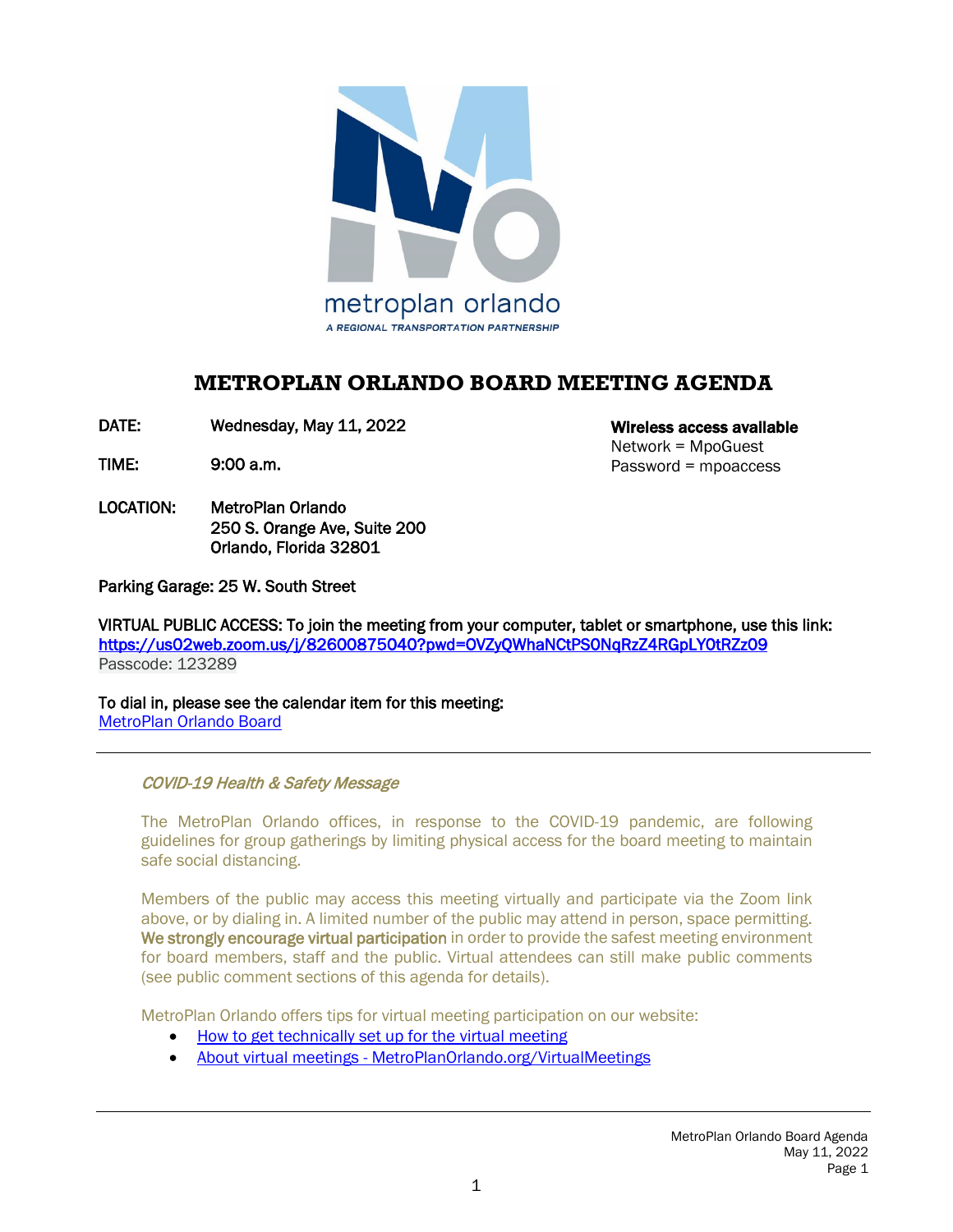| I. CALL TO ORDER AND PLEDGE OF ALLEGIANCE (Boardroom)                                                                                  | <b>Chairwoman Uribe</b>                                      |
|----------------------------------------------------------------------------------------------------------------------------------------|--------------------------------------------------------------|
| II. CHAIR'S ANNOUNCEMENTS                                                                                                              | Chairwoman Uribe                                             |
| III. EXECUTIVE DIRECTOR'S ANNOUNCEMENTS                                                                                                | Mr. Gary Huttmann                                            |
| IV. FDOT REPORT                                                                                                                        | Mr. John Tyler                                               |
| V. ROLL CALL AND CONFIRMATION OF QUORUM                                                                                                | Ms. Lisa Smith                                               |
| VI. AGENDA REVIEW                                                                                                                      | Mr. Gary Huttmann                                            |
| VII. COMMITTEE REPORTS                                                                                                                 |                                                              |
| <b>Municipal Advisory Committee</b>                                                                                                    | <b>Council Member</b><br><b>Keith Trace</b>                  |
| <b>Community Advisory Committee</b><br><b>Technical Advisory Committee</b><br>Transportation Systems Management & Operations Committee | Mr. Jeffrey Campbell<br>Ms. Lee Pulham<br>Mr. Ramon Senorans |

## VIII. PUBLIC COMMENTS ON ACTION ITEMS

Public comments relating to Action Items may be submitted in advance of the meeting, by email to [Comment@MetroPlanOrlando.org.](mailto:Comment@MetroPlanOrlando.org) Emailed comments will be provided to board members. Anyone attending virtually or in-person and wishing to speak during the meeting should complete an *[electronic](https://metroplanorlando.org/board-committees/speaker-card-for-meetings/) [speaker card](https://metroplanorlando.org/board-committees/speaker-card-for-meetings/)*. Each speaker has *two minutes* to address the board. The Chairperson will first recognize online attendees. Speakers should use the Raise Hand feature on the Zoom platform, and you will then be invited to unmute your microphone to speak. In-person speakers will be called next. Each speaker should state his/her name and address for the record. People wishing to speak on other items will be acknowledged in the same way, under Agenda Item XIII.

## IX. CONSENT AGENDA (Tab 1)

- A. Minutes from March 9, 2022 Board meeting
- B. Approval of Financial Report for February & March, 2022
- C. Approval of the Annual Investment Report
- D. Approval of Extension of the GPC contract with HDR
- E. Approval of Extension of the GPC contract with Kittelson & Associates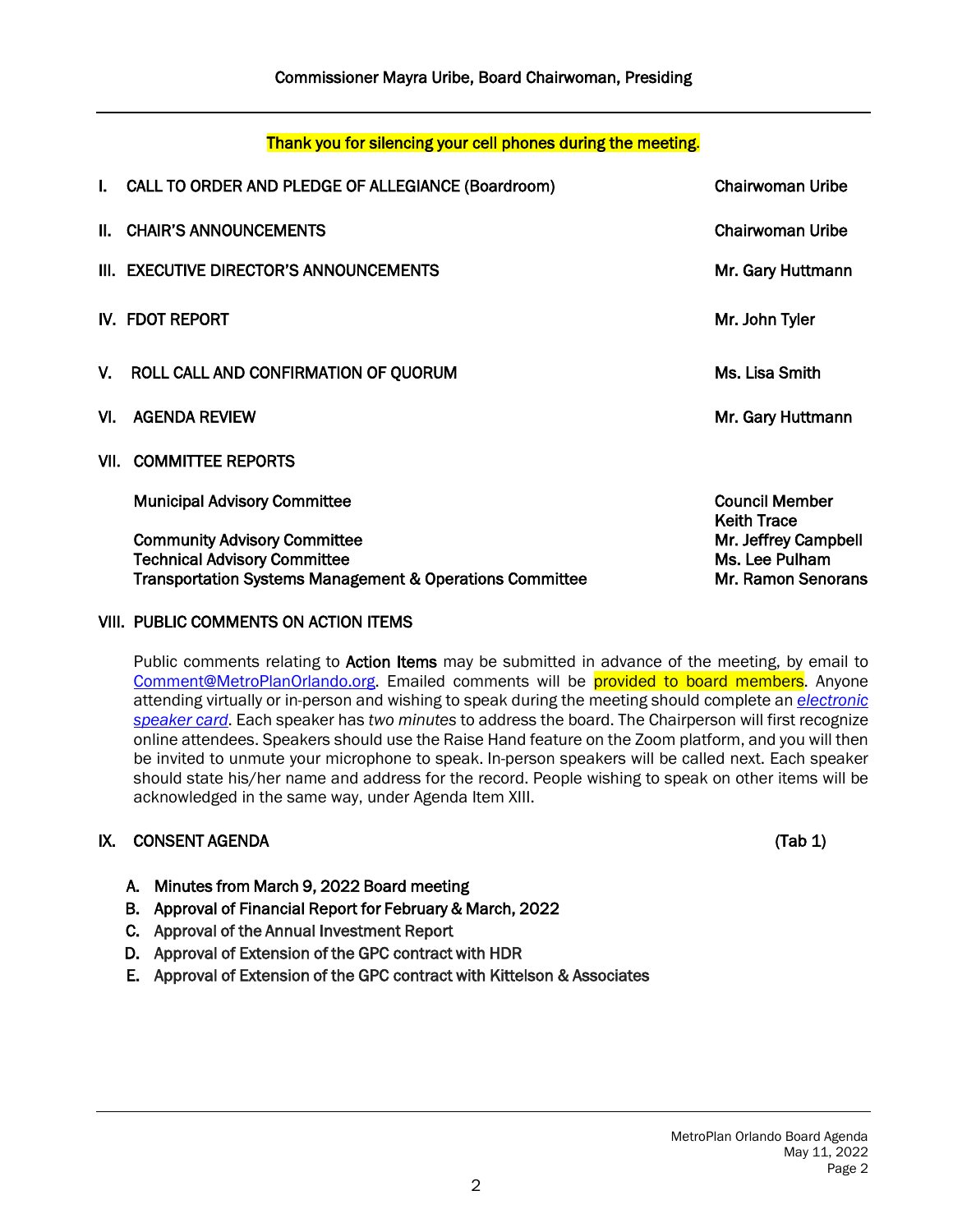## X. OTHER ACTION ITEMS

| А. | Approval of the FDOT Amendments to the 2021/22 - 2025/26 TIP<br>Mr. Keith Caskey, MetroPlan Orlando Staff (Roll Call Vote)<br>FM #432193-5 - Hicks Avenue Extension from Gore Street to Anderson Street | (Tab 2) |
|----|---------------------------------------------------------------------------------------------------------------------------------------------------------------------------------------------------------|---------|
| В. | Approval of the FDOT Amendments to the 2021/22 - 2025/26 TIP<br>Mr. Keith Caskey, MetroPlan Orlando Staff (Roll Call Vote)<br>FM #441113-1 - I-4 at Daryl Carter Parkway                                | (Tab3)  |
| C. | Approval of the Unified Planning Work Program (UPWP)<br>Mr. Nick Lepp, MetroPlan Orlando Staff                                                                                                          | (Tab 4) |
|    | XI. INFORMATION ITEMS FOR ACKNOWLEDGEMENT (Action Item)                                                                                                                                                 | (Tab 5) |

- A. Executive Director's Report
- B. FDOT Monthly Construction Status Report, February & March 2022
- C. Air Quality Report
- D. Letter of Support-City of Orlando Community Funding Request for Corrine Drive
- E. Letter of Support-Orange County RAISE Grant for Woodbury Road
- F. Letter of Support-Orange County RAISE Grant for Edgewater Drive
- G. Letter of Support-Osceola County Community Funding Request for Michigan Avenue Safety **Improvements**
- H. Letter of Support-Seminole County RAISE Grant for CR 419
- I. Letter of Support-Seminole County Community Funding Request for EE Williamson Pedestrian Bridge
- J. Letter of Support-Lynx Community Project Funding Request for Electronic Contactless Payment System
- K. Letter of Support-Lynx Community Project Funding Request for Pine Hills Bus Transfer Station
- L. Letter of Support-Lynx Submission to FTA's FY 2022 Low or No Emission Grant Program and the Grants for Buses and Bus Facilities Competitive Program
- M. FTE Infographic CR 438 Bridge Construction Update

# XII. OTHER BUSINESS/PRESENTATIONS

## A. Tracking the Trends – Mr. Alex Trauger, MetroPlan Orlando staff

## XIII. PUBLIC COMMENTS (GENERAL)

Comments from the public, of a general nature, will be heard during this comment period. Each speaker has *two minutes* to address the board. Public comments submitted in advance of the meeting by email t[o Comment@MetroPlanOrlando.org](mailto:Comment@MetroPlanOrlando.org) will be provided to board members. People wishing to speak virtually or in-person during the meeting should complete an *[electronic speaker card](https://metroplanorlando.org/board-committees/speaker-card-for-meetings/)*. The Chairperson will first recognize online attendees. When called upon, speakers should use the Raise Hand feature on the Zoom